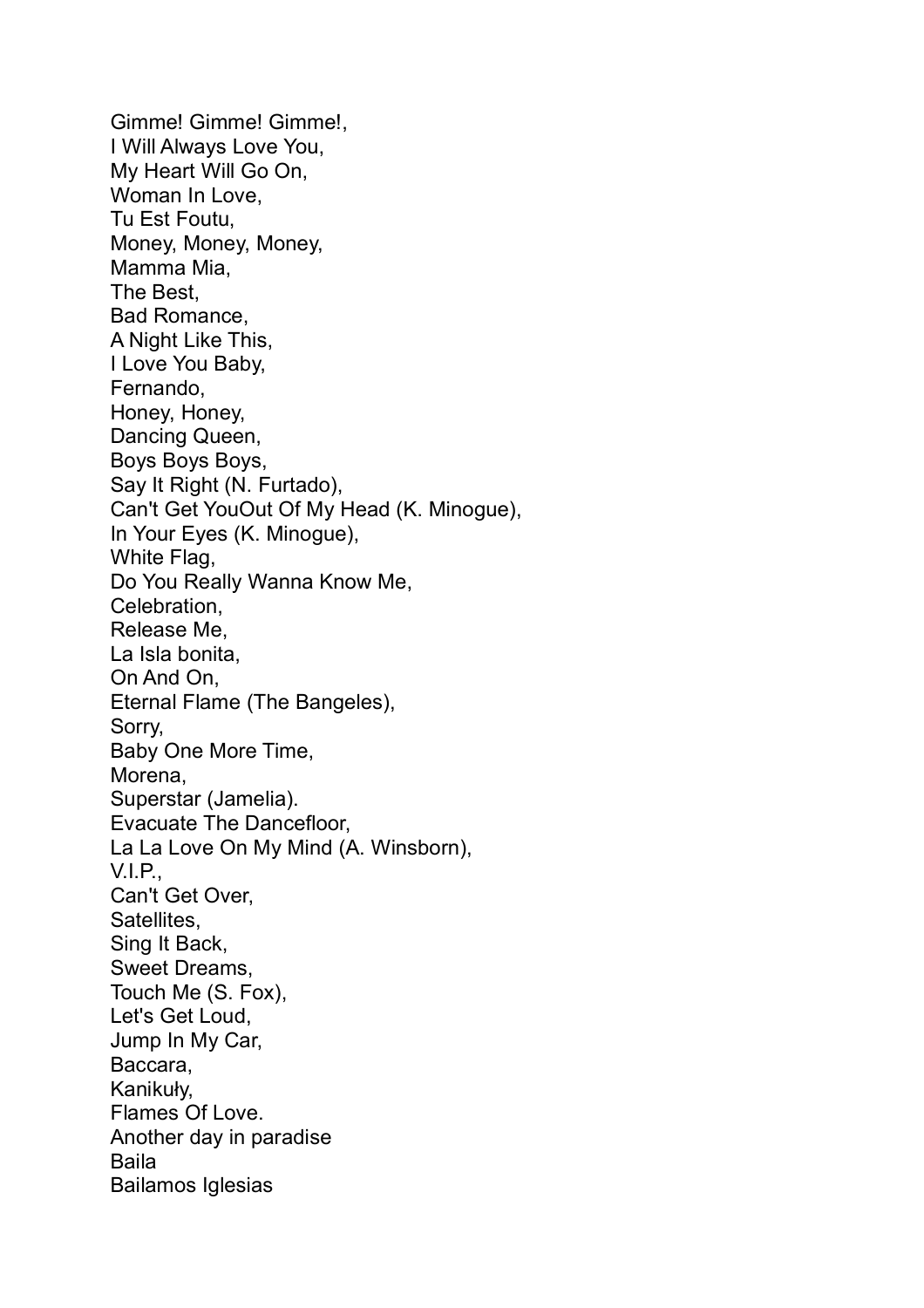Be with you Billie Jean Black Or White Brother Louie Brown Sugar Careless whispers Cheri cheri lady Corazon espinado Daddy cool2 Every Breath You Take Everybody need somebody to love Everything I do Feelings Forever Young - Alphaville **Hallo** How Deep Is Your Love I feel good 2 I got a girl I love rock and roll I wanna know what love is If you want I've been thinking about you Kayleigh La Bamba Lady in red Light My Fire Livin' La Vida Locca Love Generation Mambo 5 Money for nothing No Woman No Cry One way ticket- eruption Only you Pretty woman Rhythm divine Road to hell Rock 'N' Roll Is King **Sacrifice Satisfaction** Sealed with a kiss Sex bomb Shadow of your smile Something happened on the way t... Stand By Me Staying alive